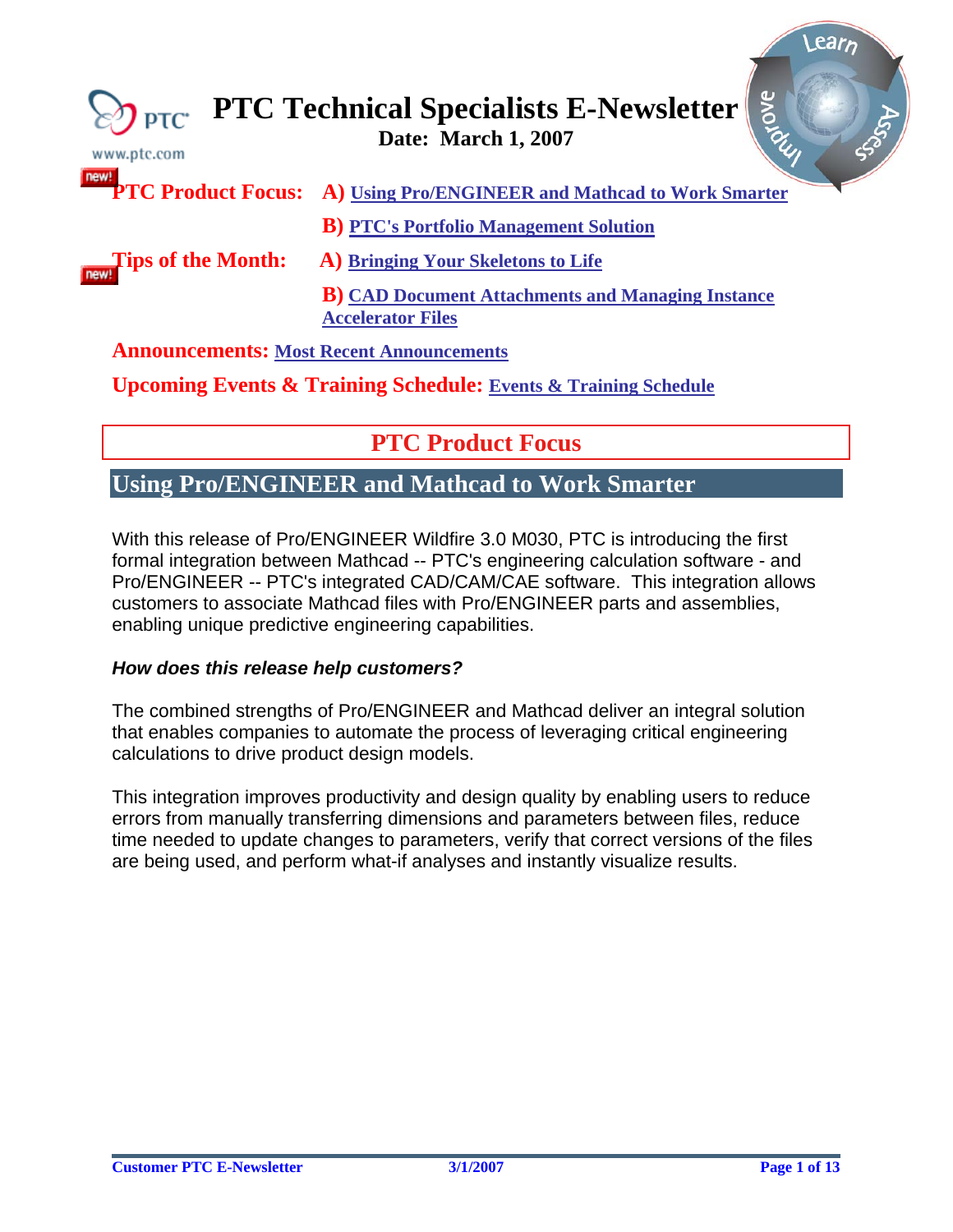### *What is predictive engineering?*

"Predictive engineering" is a product development process capability enabled by using Mathcad early in the product design and development process. Mathcad can be used to apply scientific and mathematical principles to engineering design problems at the beginning of the design process in order to determine the critical dimensions and parameters used downstream in the CAD model. By calculating the parameters required and "predicting" the performance of the design up front, instead of guessing key dimensions and parameters, product designers can produce an optimized design more rapidly and with less iteration than the traditional methods used today.

The integration between Pro/ENGINEER and Mathcad is a bi-directional link between the two applications. Users can easily associate any Mathcad file with a Pro/ENGINEER part or assembly using the Analysis feature in Pro/ENGINEER. Critical values calculated in Mathcad can be mapped to parameters and dimensions in the CAD model to drive the geometric design. Parameters from a Pro/ENGINEER model can also be input into Mathcad for downstream engineering design calculations. The integration offers dynamic updates to calculations and the CAD drawing when parameters are changed.

### *Which specific builds are integrated?*

This release delivers an integration between Mathcad 13.1 and Pro/ENGINEER Wildfire 3.0 M030.

Customers currently using Pro/ENGINEER Wildfire 2.0 can download a toolkit-based application allowing them to integrate Mathcad 13 and Pro/ENGINEER Wildfire 2.0. This less formal integration will enable the use of Mathcad parameters in Pro/ENGINEER models.

### *How Do I set up the integration between Mathcad and Pro/Engineer?*

The basis of the integration is mapping Mathcad values to Pro/Engineer parameters and Dimensions.

Starting with your Mathcad worksheet, you need to identify the values that you wish to pass to, or receive from, Pro/Engineer.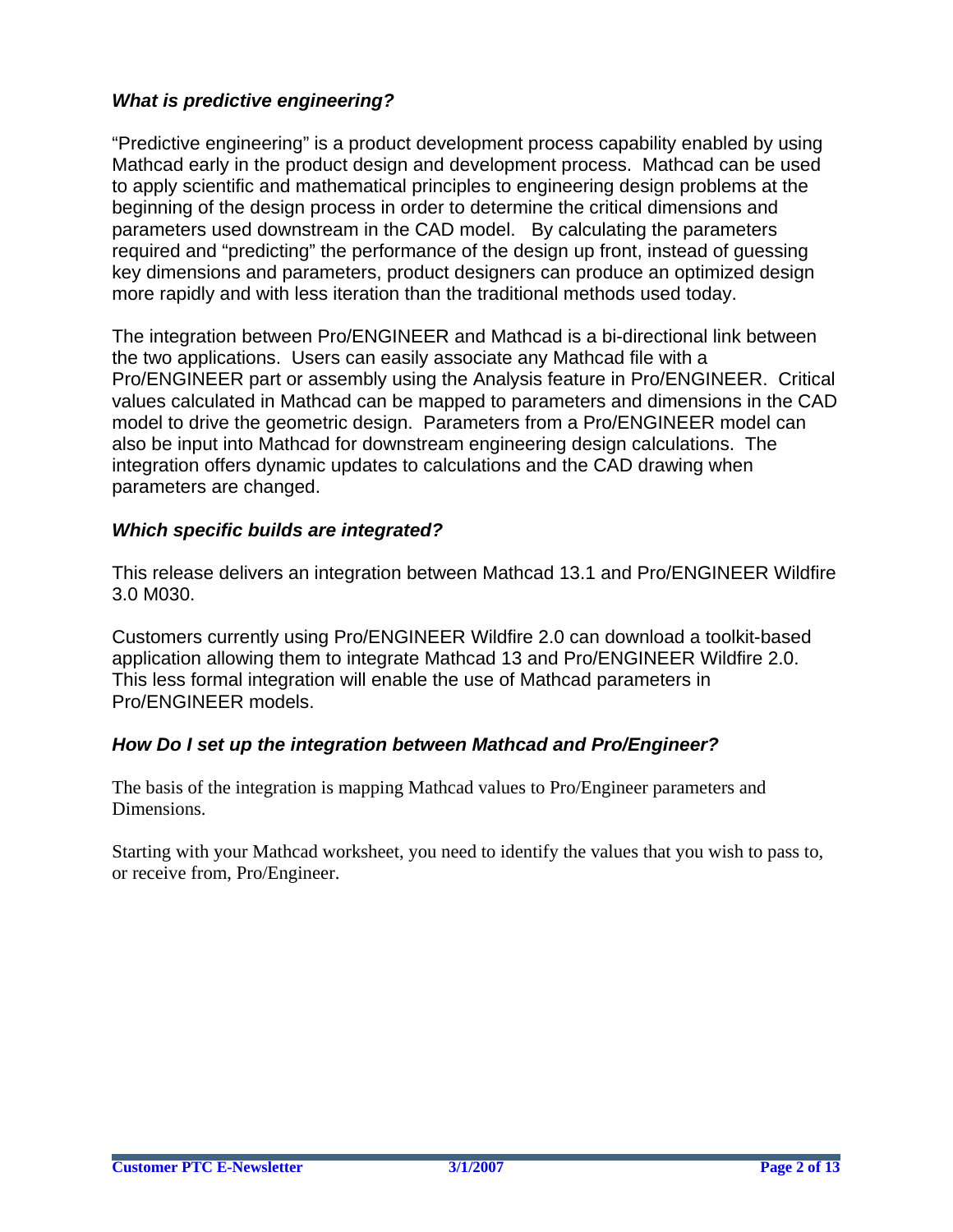|                                                        | [m] Mathcad - [ProE_transmission_analysis_2b.xmcd]                                                                                                                               | ▣                                    |
|--------------------------------------------------------|----------------------------------------------------------------------------------------------------------------------------------------------------------------------------------|--------------------------------------|
|                                                        | File Edit View Insert Format Tools Symbolics Window Help                                                                                                                         | - <i>리</i> ×                         |
|                                                        |                                                                                                                                                                                  | 75%                                  |
| Normal                                                 | $\vee$ Times New Roman                                                                                                                                                           | <u>v 12  v   B / U</u>   ≣ ≘ ≣  ⊟ }∃ |
|                                                        | ■ ∦[:::] x= ∫% < ∑ ∑] αβ ★    My Site                                                                                                                                            | y ⊘Go                                |
| "diagram.jpg"                                          |                                                                                                                                                                                  | ^                                    |
| <b>FIGURE 1 Layout Diagram</b>                         |                                                                                                                                                                                  |                                      |
| <b>Given</b>                                           |                                                                                                                                                                                  |                                      |
| Perematare<br>Shaft lengths:                           | $L_{\text{in}} = 260$ mm $L_{\text{out}} = 278$ mm                                                                                                                               |                                      |
| Other lengths:                                         | $L_{\text{gears}} = 47$ mm $L_{\text{bearingA}} = 252.5$ mm                                                                                                                      | $\equiv$                             |
| Shaft weights:                                         | $W_{in} = \frac{1.451 \cdot 10^{-3}}{I_{in}}$ tonne $W_{out} = \frac{1.854 \cdot 10^{-3}}{I_{out}}$ tonne                                                                        |                                      |
| Shaft Diameter:                                        | $D_0 = 35$ mm                                                                                                                                                                    |                                      |
| Gear radii:                                            | $\texttt{Aditive} \coloneqq \texttt{Iditive} \cdot \texttt{mm}$ $\texttt{Aditive} \coloneqq \texttt{Iditive} \cdot \texttt{mm}$ $\texttt{row} \coloneqq 23.92 \cdot \texttt{mm}$ |                                      |
| Gear<br>weight:                                        | $W_{\text{drive}} = 0 \cdot N$ W <sub>driven</sub> = 1.4228.10 <sup>-3</sup> tonne W <sub>Gout</sub> = 100 N                                                                     |                                      |
| Shaft<br>rpm:                                          | $\text{rev} \equiv 1 \quad \text{rpm} := \frac{\text{rev}}{\text{min}} \quad \text{R}_{\text{in}} = 2500 \text{rpm}$                                                             |                                      |
| Shaft Horsepower:                                      | $shp := 350hp$ $loss := 10\%$<br>$\ddot{}$                                                                                                                                       |                                      |
| Allowable<br>stress:                                   | $S_{yp} = 90000 \cdot \frac{\text{lbf}}{2}$                                                                                                                                      |                                      |
| Calculation                                            |                                                                                                                                                                                  |                                      |
| <b>Procedure</b><br>1. Compute output speed and torque |                                                                                                                                                                                  |                                      |
| Calculating torque, we get                             |                                                                                                                                                                                  |                                      |
| $T_{in} := \frac{shp}{R_{in} \cdot 2 \cdot \pi}$       |                                                                                                                                                                                  |                                      |
| ≺<br>$\  \ $                                           |                                                                                                                                                                                  | ≯                                    |
| Press F1 for help.                                     |                                                                                                                                                                                  | <b>AUTO</b><br>NUM Page 2            |

.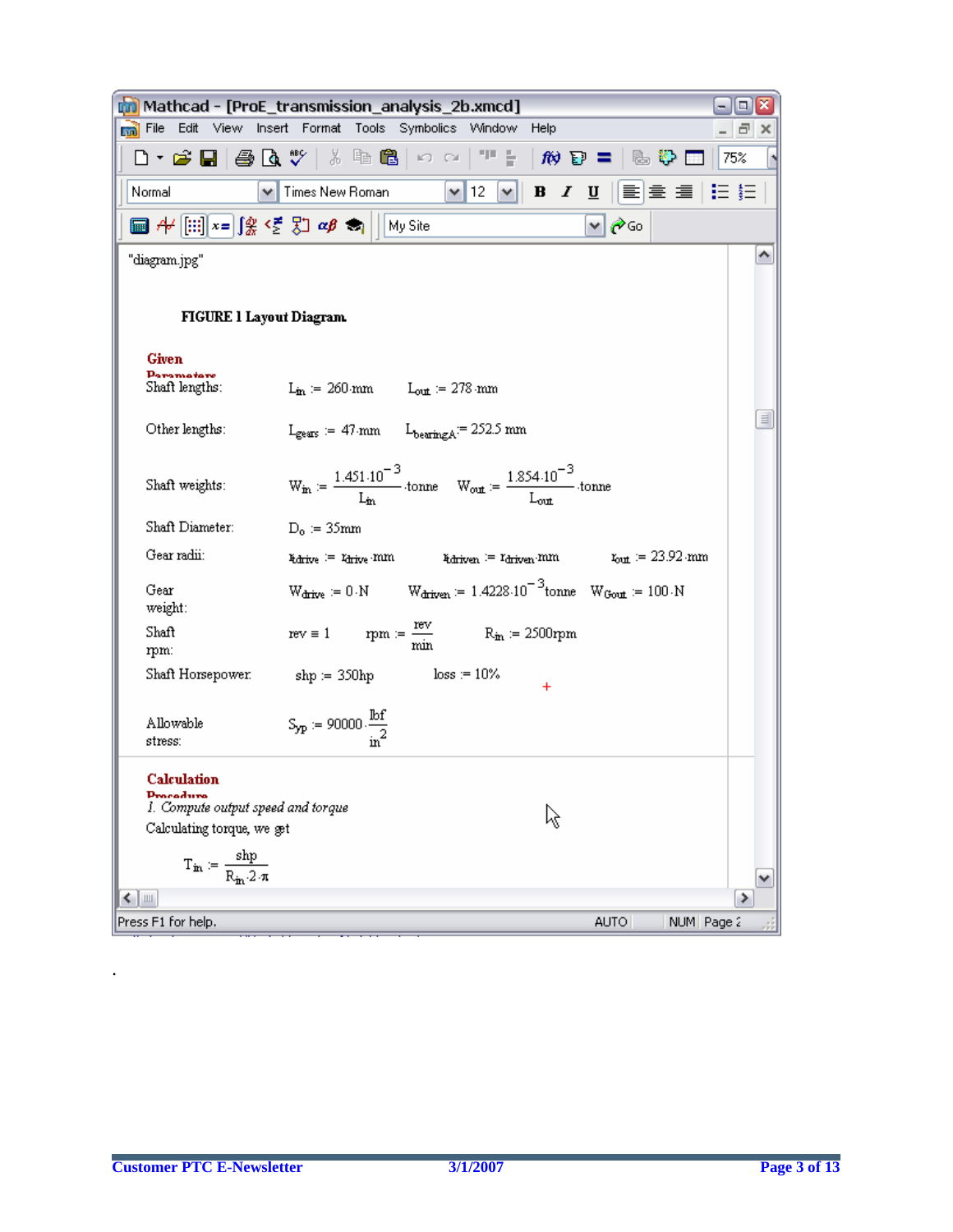Once you have decided which variables are to be dynamic, select them,

weight:

| Shaft             | $rev \equiv 1$      | rpm |
|-------------------|---------------------|-----|
| mm:               |                     |     |
| Shaft Horsepower. | $ $ shp := $350$ kp |     |
|                   |                     | ኬብ  |

and then right click to select Properties.

| $\mathrm{shp} \coloneqq 350$ lba | $l$ nee $=10\%$        |
|----------------------------------|------------------------|
|                                  | Annotate Selection     |
| $S_{\text{yp}} := 9000$          | View Multiplication As |
|                                  | ้‰ cut                 |
|                                  | la Copy                |
| ed and torque                    | <b>E</b> Paste         |
| æt                               | Properties             |
|                                  | Disable Evaluation     |
|                                  | Optimize               |

Once the properties are displayed, we need to tag the value with one of two options:

| ᅑ<br><b>Properties</b>                           |                |
|--------------------------------------------------|----------------|
| Display   Calculation   Custom   Protect   Index |                |
| Background                                       |                |
| Highlight Region                                 | Choose Color   |
| Show Border                                      | Tag            |
| Display at Original Size                         | proe2mc        |
|                                                  |                |
|                                                  |                |
|                                                  |                |
|                                                  |                |
|                                                  |                |
|                                                  |                |
| OK                                               | Cancel<br>Help |
|                                                  |                |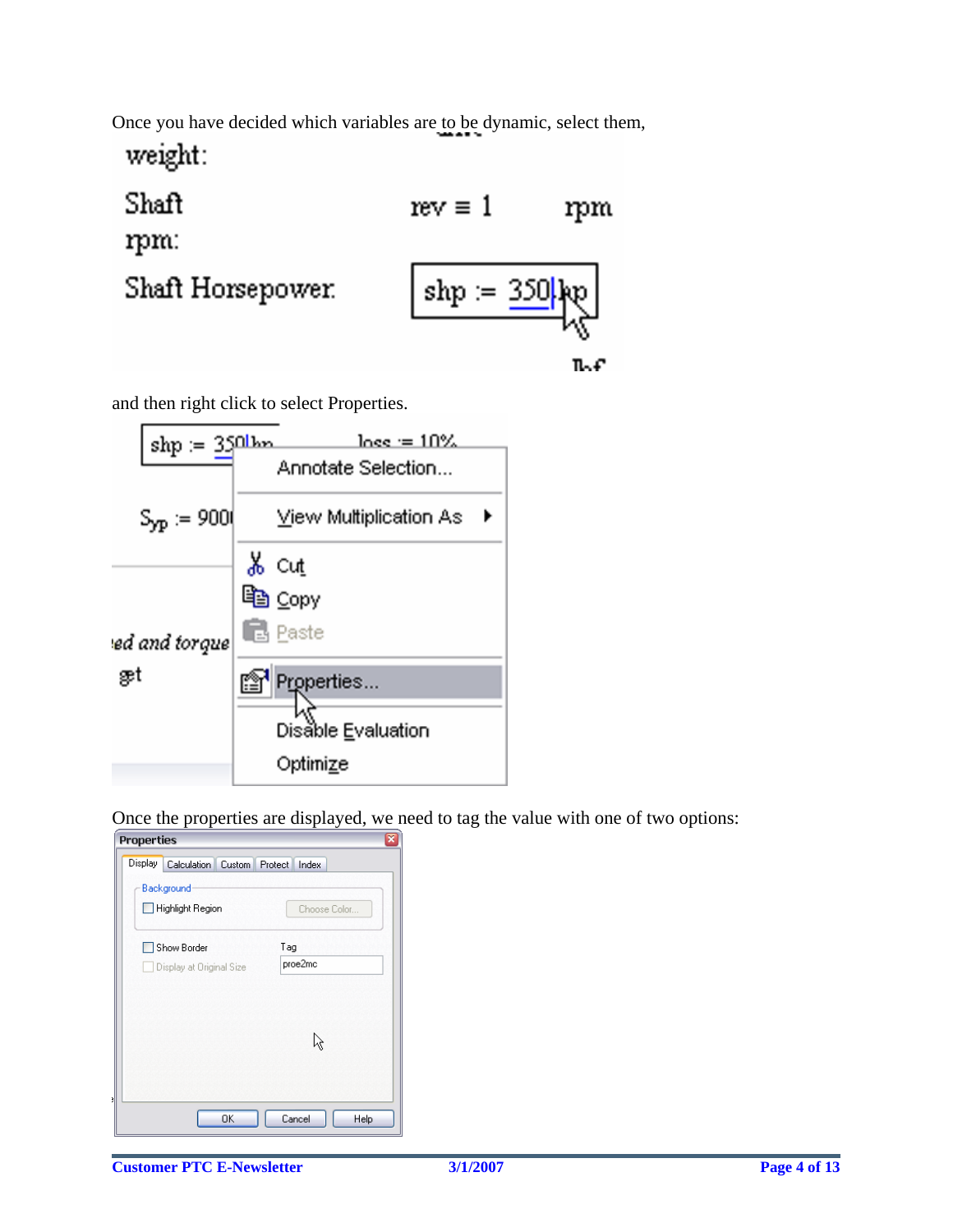### Proe2mc = value is driven from Pro/Engineer to Mathcad Mc2proe = value is driven from Mathcad to Pro/Engineer

Within Pro/Engineer, parameters can be set up to enable easy changes to the design:

| <b>Parameters</b><br>Edit<br>Parameters<br>File | Tools<br>Show |                         |                      |                           |                 | $ \Box$ $\mathbf{x}$ |
|-------------------------------------------------|---------------|-------------------------|----------------------|---------------------------|-----------------|----------------------|
| Look In                                         |               |                         |                      |                           |                 |                      |
| Assembly                                        | ٧             | $\square$ 01-51000<br>K |                      |                           |                 | ٧                    |
| Filter By   All                                 |               | ٧                       | Sub Items            |                           |                 | $\checkmark$         |
| Name                                            | Type          | Value                   | Designate   Access   |                           | Source          | ۱D                   |
| <b>VENDOR</b>                                   | String        | <b>US Drive Train</b>   | ▽                    | <sup>௹</sup> ௐ௺௴          | User-Defined    | ۸                    |
| MATERIAL                                        | String        | Not Applicable          | $\blacktriangledown$ | <sup>இ</sup> ஓFull        | User-Defined    |                      |
| <b>SHP</b>                                      | Real Nu       | 350.000000              | П                    | <b>ி<sub>சி</sub>Full</b> | User-Defined    |                      |
| INNER_DIA                                       | Real Nu       | 26.213145               | П                    | <b>ி<sub>றி</sub>ப</b>    | User-Defined    |                      |
| IN_SPEED                                        | Real Nu       | 2500.000000             | П                    | <sup>த</sup> ொயி          | User-Defined    |                      |
| OUT_SPEED                                       | Real Nu       | 893.400243              | П                    | <sup>௹</sup> ௐ௺௰          | User-Defined    |                      |
| OUTER_DIA                                       | Real Nu       | 35.000000               | П                    | <b>ౚౣ</b> ൳ഄ⊩             | User-Defined    | ≣                    |
| <b>R_DRIVE</b>                                  | Real Nu       | 23.500000               | <b>Tara</b>          | <b>O</b> Locked           | Relation        |                      |
| <b>R_DRIVEN</b>                                 | Real Nu       | 65.760000               |                      | <b>O</b> Locked           | Relation        |                      |
| WALL_THICK                                      | Real Nu       | 8.786855                |                      | <b>O</b> Locked           | Relation        |                      |
| <sub>TOUT</sub> ਨਿ                              | Real Nu       | 2057.576776             | n                    | <sup>த</sup> ொயி          | User-Defined    |                      |
| ≺                                               | Ш             |                         |                      |                           |                 | ٧<br>≯               |
|                                                 |               |                         | Main                 |                           | Properties<br>v | m                    |
|                                                 |               |                         |                      | 0k                        | Reset           | Cancel               |

To link the Pro/Engineer model to the Mathcad sheet, an analysis feature is used (Analysis  $\rightarrow$ Mathcad, or  $\frac{\vec{x}}{\sin \theta}$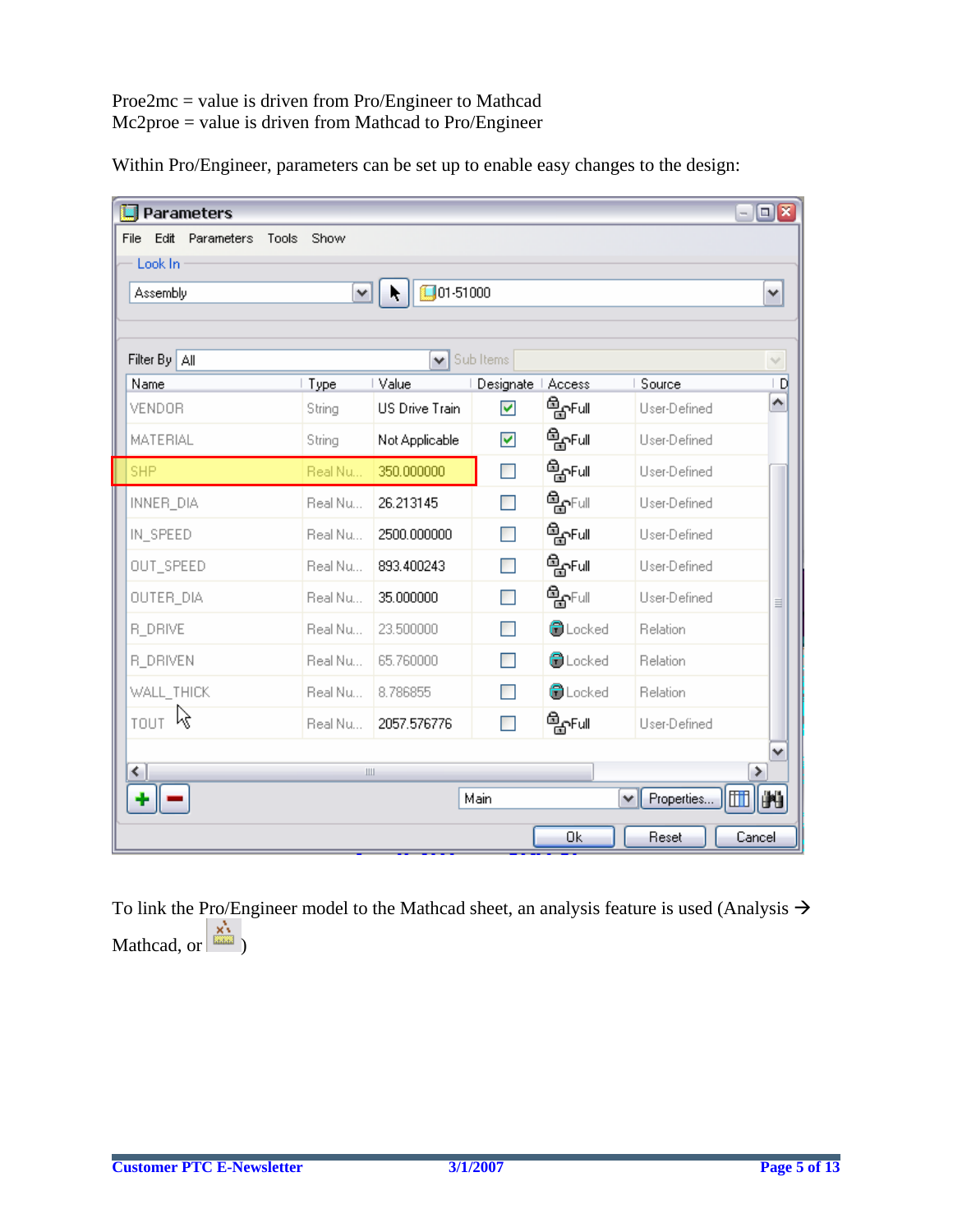| Ø<br><b>ANALYSIS</b><br>Feature Element Tree                                                                                                                                                                                                                                                                                                                                                                                                                                                                                                                       | Note the regeneration options can be set at the<br>Once Mathcad analysis is selected, click Nex                                                                                                                                                   |
|--------------------------------------------------------------------------------------------------------------------------------------------------------------------------------------------------------------------------------------------------------------------------------------------------------------------------------------------------------------------------------------------------------------------------------------------------------------------------------------------------------------------------------------------------------------------|---------------------------------------------------------------------------------------------------------------------------------------------------------------------------------------------------------------------------------------------------|
| $\blacktriangledown$ Tree<br>Elements<br>Info<br>Analysis<br>۸<br><b>B</b> Analysis<br>ANALYSIS1<br>A <sub>B</sub> Name<br>ક્તિ<br>Mathoad Anal<br>$\bigstar$ Type<br>$\equiv$<br>Always<br>∙ <mark>″</mark> ≌ RegenRequest<br>Required<br><mark>节</mark> Definition<br>٧<br>Required<br>- L <sup>i</sup> Result params<br>≯<br>◀       <br>$\blacktriangledown$ Type<br>Name<br>Analysis1<br>Type<br><b>UDA</b><br>Relation<br>◯ Excel Analysis<br>◯ Motion Analysis<br>Mechanica<br>Mathcad Analysis<br>RegenRequest<br>Only DesignStudy<br>Always<br>$_{\odot}$ | Mathcad Analysis<br>Setup<br>File<br>New File<br>Load File<br>Auto-mapping<br>Pro/E to Mathcad<br>Pro/E<br><b>Unit</b><br><b>IUnit</b><br>Mathcad<br>≮∣<br>⋗<br>Ш<br>Add Dimension<br>Add Parameter<br>Remove<br>Mathcad to Pro/E<br>Outputs<br>k |
| Read only<br>Ο                                                                                                                                                                                                                                                                                                                                                                                                                                                                                                                                                     | Results<br>Variable<br><b>Value</b><br><b>IUnits</b>                                                                                                                                                                                              |
| Next<br><b>Back</b><br>ر م<br>x                                                                                                                                                                                                                                                                                                                                                                                                                                                                                                                                    | ≮∣<br>Ш<br>Compute<br>Info<br>Saved Analyses                                                                                                                                                                                                      |
|                                                                                                                                                                                                                                                                                                                                                                                                                                                                                                                                                                    | Close<br>Add Feature                                                                                                                                                                                                                              |

e set at this time. click Next.

 $\overline{\mathbf{x}}$ 

▶

At this point we select the mathcad file using the Load File button.

Checking the Automapping option will automatically attempt to map Mathcad variables with Pro/Engineer parameters. This can be set by default with the config.pro option auto\_mapping yes

Automapping will attempt to map variables with the same name and units. To map variables and parameters (or dimensions) with dis-similar names, the Add Dimension or Add Parameter button can be used.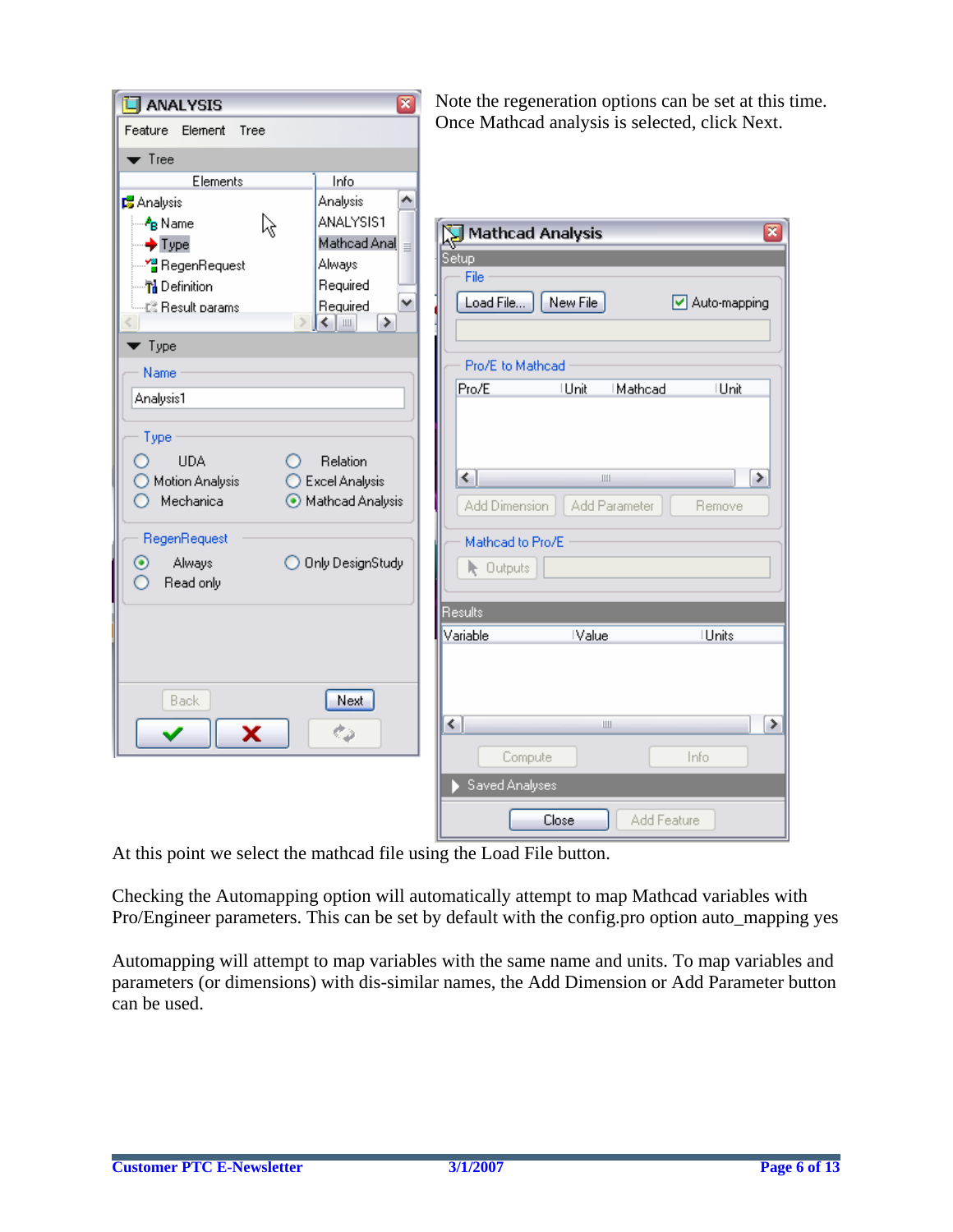| ┳<br>Mathcad Analysis                                                                                                                                                                                                                                                                      | Here are the variables from the Mathcad                                                                                                                                                                                                                                                                                                                                          |
|--------------------------------------------------------------------------------------------------------------------------------------------------------------------------------------------------------------------------------------------------------------------------------------------|----------------------------------------------------------------------------------------------------------------------------------------------------------------------------------------------------------------------------------------------------------------------------------------------------------------------------------------------------------------------------------|
| Setup<br>File                                                                                                                                                                                                                                                                              | worksheet. Note that the Units need to be<br>identical in Pro/Engineer and Mathcad.                                                                                                                                                                                                                                                                                              |
| New File<br>Load File<br>Auto-mapping<br>ProE_transmission_analysis_2b.xmcd<br>Pro/E to Mathcad<br>Unil<br>Pro/E<br><b>Unit</b><br>Mathcad<br>SHP:01-51000<br>shp<br>hp<br>hp<br>R_DRIVE:01-51000<br>r_drive<br>$\overline{\phantom{a}}$<br>R_DRIVEN:01-51000 -<br>r_driven<br>∢<br>≯<br>Ш | Selecting the Outputs button allows us to select<br>the parameters and values we wish to pass from<br>Mathcad to Pro/Engineer.<br>Once the inputs and outputs are specified,<br>clicking Compute will run the variables through<br>the Mathcad worksheet and provide an answer.                                                                                                  |
| Add Dimension<br>Add Parameter<br>Remove<br>Mathdad to Pro/E<br>佟<br>Qutputs<br>Results<br>Variable<br><b>Units</b><br><b>Value</b>                                                                                                                                                        | Mathcad Analysis<br>Setup<br>File<br>New File<br>Load File<br>Auto-mapping<br>ProE_transmission_analysis_2b.xmcd                                                                                                                                                                                                                                                                 |
| ≯<br>≺<br>Ш<br>Info<br>Compute<br>Saved Analyses<br>Add Feature<br>Close                                                                                                                                                                                                                   | Pro/E to Mathcad<br>Pro/E<br><b>Unit</b><br>Mathcad<br>Unil<br>SHP:01-51000<br>shp<br>hp<br>hp<br>r_drive<br>R_DRIVE:01-51000<br>R_DRIVEN:01-51000<br>r_driven<br>IN_SPEED:01-51000<br>$R\_in$<br>rpm<br>rpm<br>≺<br>≯<br>$\parallel \parallel \parallel$<br>Add Dimension<br>Add Parameter<br>Remove<br>Mathdad to Pro/E<br> Rout, T_out, D_id<br>$\blacktriangleright$ Outputs |
|                                                                                                                                                                                                                                                                                            | Results<br><b>Value</b><br>Units<br>Variable<br>893.400243<br>Rout<br>2057.576776<br>T_out<br>26.213145<br>D_id<br>≺∣<br>≯<br>$\  \cdot \ $<br>Compute<br>Info<br>Saved Analyses<br>Add Feature<br>Close                                                                                                                                                                         |

At this point we can close the feature, as the results will automatically create parameters in Pro/Engineer.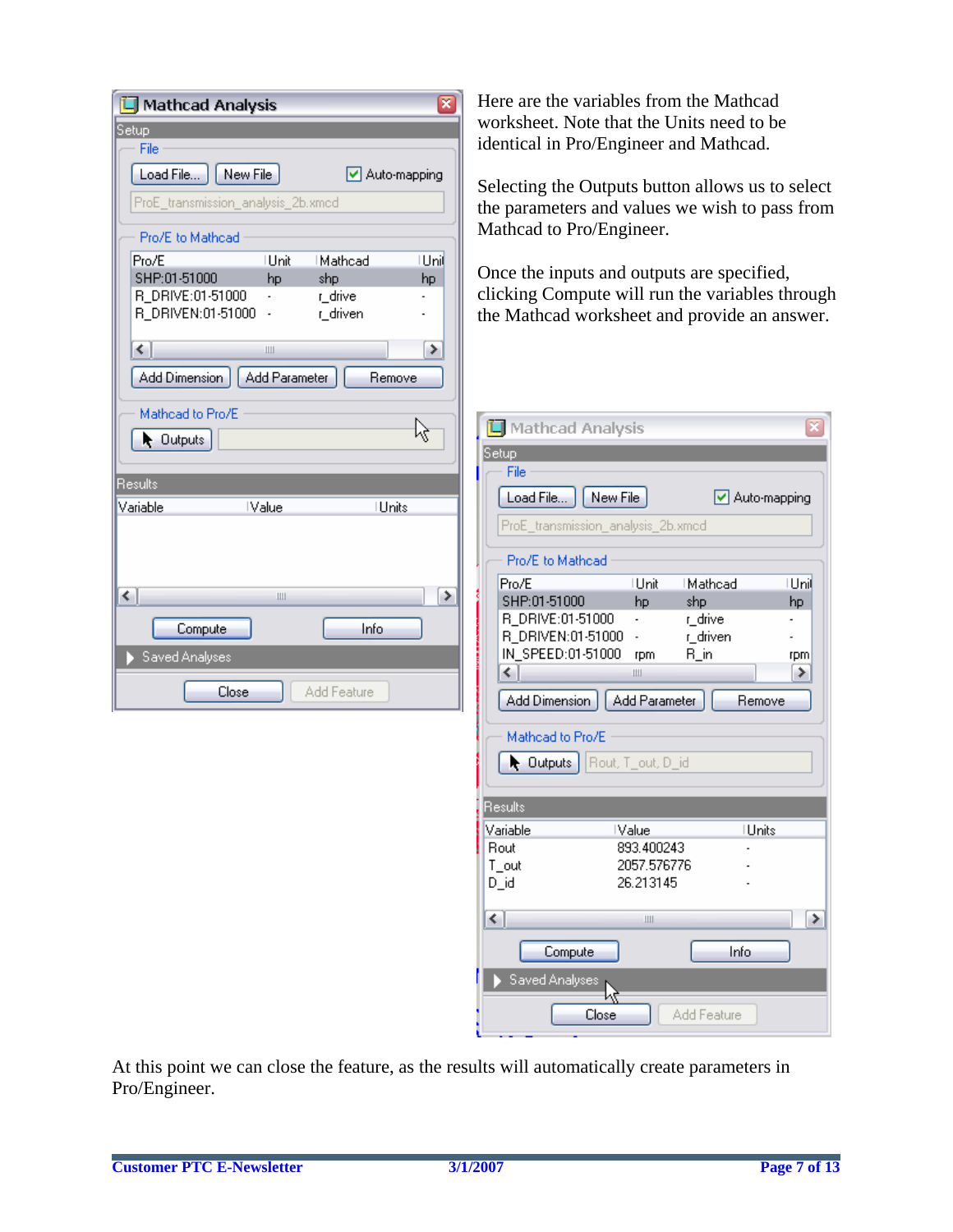<span id="page-7-0"></span>The final thing to do is link the derived parameters to Pro/Engineer features or Parameters via relations:



Now, when variables are changed in Pro/Engineer, and the model regenerated, Mathcad's calculations will drive the model.

Note that 2 regenerations are needed: the first regenerates the values and parameters, the second regenerates the geometry.

## [Back To Top](#page-0-0)

## **PTC Product Focus**

**PTC's Portfolio Management Solution** 

[Click Here To View](http://members.shaw.ca/jpeng/newsletter/PTC_Technical_Specialists_E-Newsletter_03-01-2007_enterprise.pdf)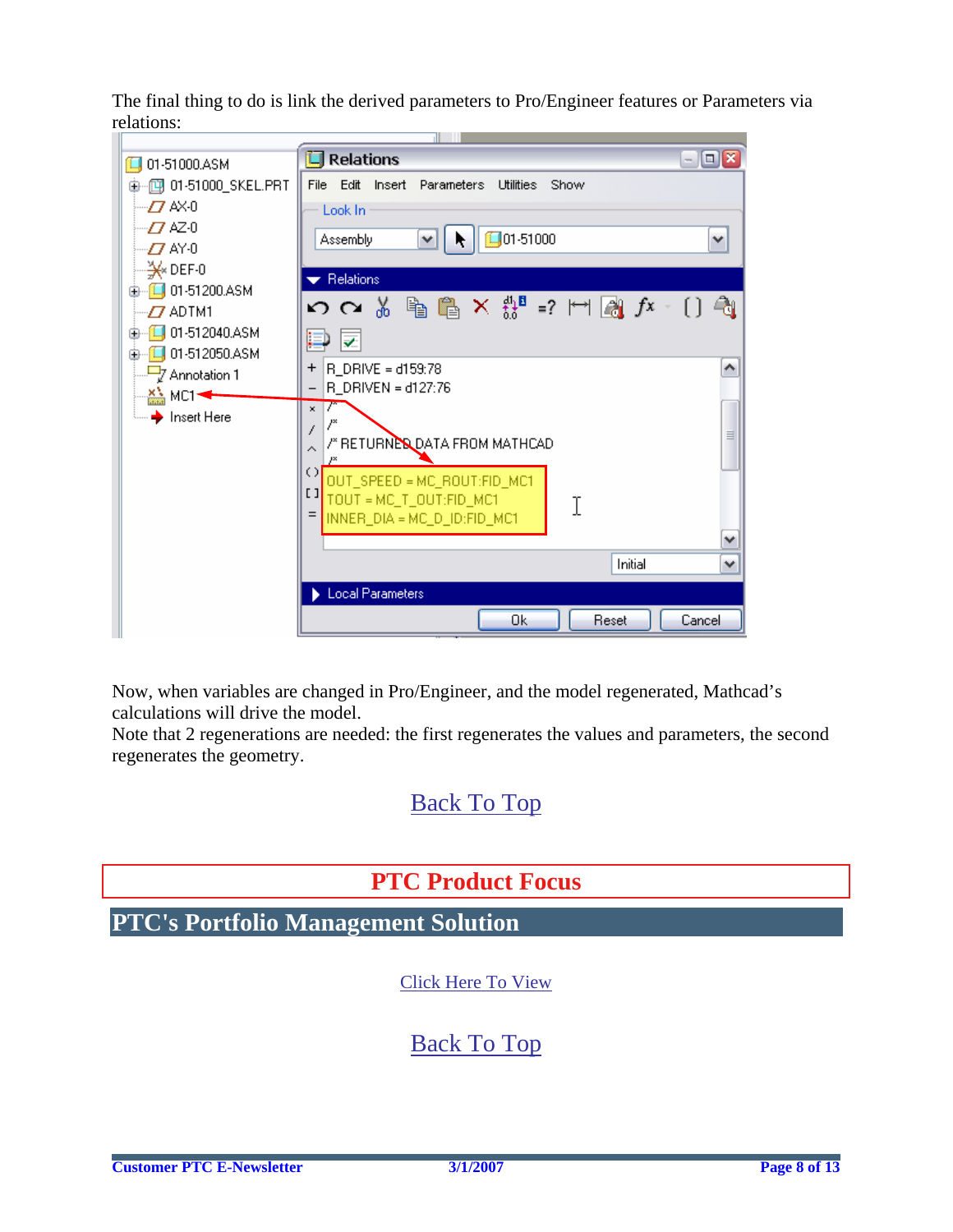# **Tips of the Month**

### <span id="page-8-0"></span>**Bringing Your Skeletons to Life**

New in Wildfire 3!

With motion skeleton models, you can use mechanism design at the beginning of the design process. Thus, you eliminate the need to recreate assemblies that require mechanism analysis but were fully constrained by skeleton models and data sharing features.

You can create mechanism bodies within the motion skeleton and define connections. A simple kinematic analysis can ensures that the mechanism skeleton provides the appropriate degrees of freedom. You can then create and assemble parts to the individual skeleton bodies. Because motion skeletons are true skeleton models, they have reference control settings and will not show in the bill of materials for the assembly*.*

## [Back To Top](#page-0-0)

### **Tips of the Month**

**CAD Document Attachments and Managing Instance Accelerator Files**

[Click Here To View](http://members.shaw.ca/jpeng/newsletter/PTC_Technical_Specialists_E-Newsletter_03-01-2007_enterprise.pdf)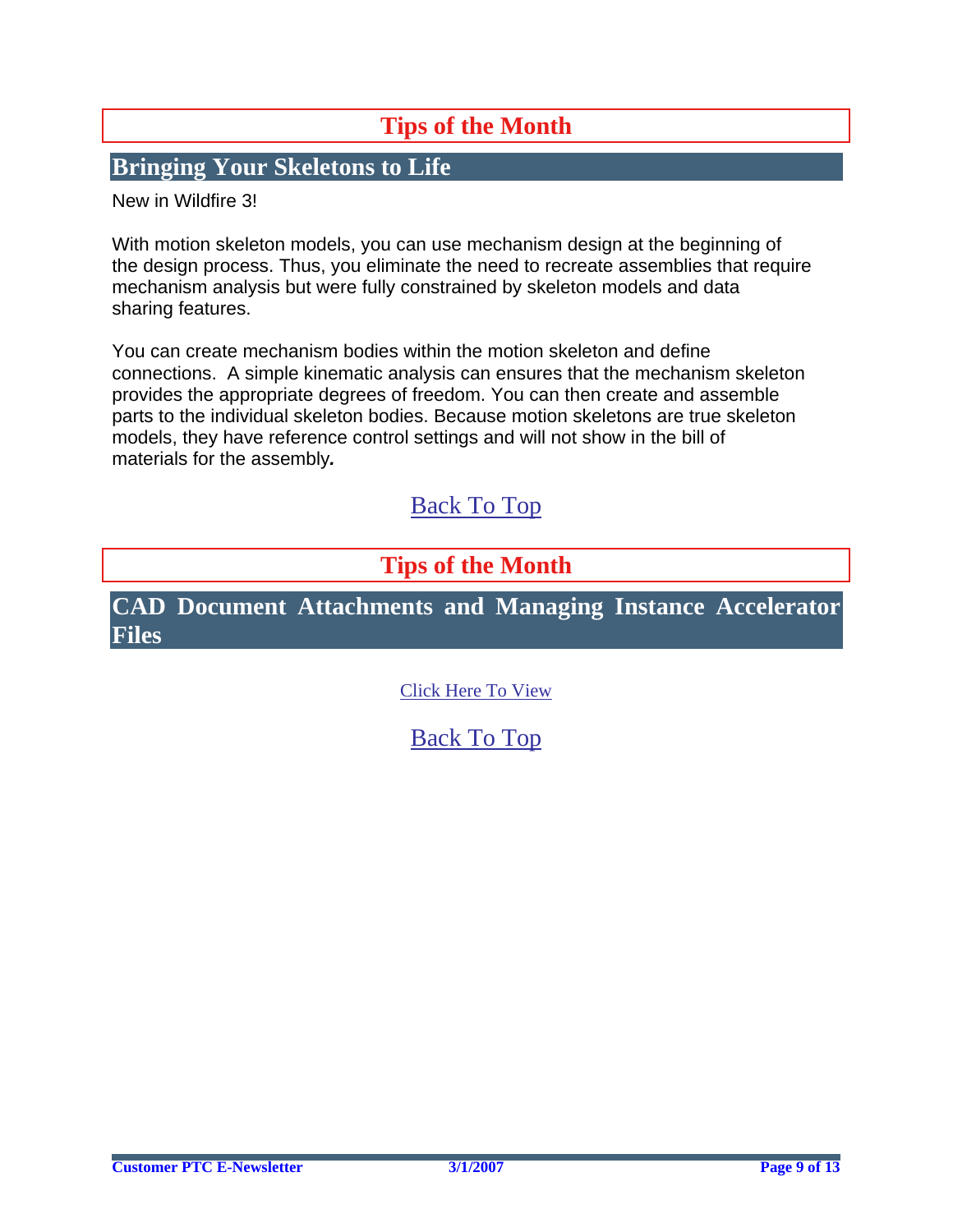### **Announcements**

#### <span id="page-9-0"></span>Educational Resource Library

Learn things you always wanted to do - but didn't know you could.

This one stop educational resource library will help you learn more about PTC Solutions and provide you with technical materials developed by the product experts to help you become more productive.

Get tutorials, how-to videos and expert advice for:

- **Pro/ENGINEER** 
	- **EXECONCEPT** Conceptual and Industrial Design
	- **•** Detailed Design
	- **Simulation/Analysis**
	- Production
	- **Design Collaboration**
- Windchill PDMLink
- Windchill ProjectLink
- Pro/INTRALINK
- PTC Online Tools

Check out the [Educational Resource Library](http://www.ptc.com/community/proewf/newtools/tutorials.htm) today.

#### PTC Tips & Techniques Newsletter Archives

Miss an issue! Can't find that awesome technique you read about? Fear not, you can click on the link below and go through our Customer PTC E-Newsletter archives.

#### [Click Here To Access](http://www.ptc.com/carezone/archive/index.htm)

It's better than finding the Covenant of the Ark!

#### PTC Tips & Techniques Webcasts: Work Smarter. Not Harder.

Click below to see regularly scheduled Tips & Techniques technical Webcasts that are designed to provide you with the most popular time-saving tricks that Pro/ENGINEER users of all skill levels will find useful. Get more out of your maintenance dollars!

Tips & Techniques: Work Smarter Not Harder!

#### **E-PROFILES IS HERE!!**

We have been eagerly anticipating the debut of the new electronic version of Profiles Magazine and now it is here! This new web site will supplement the print edition of the magazine and will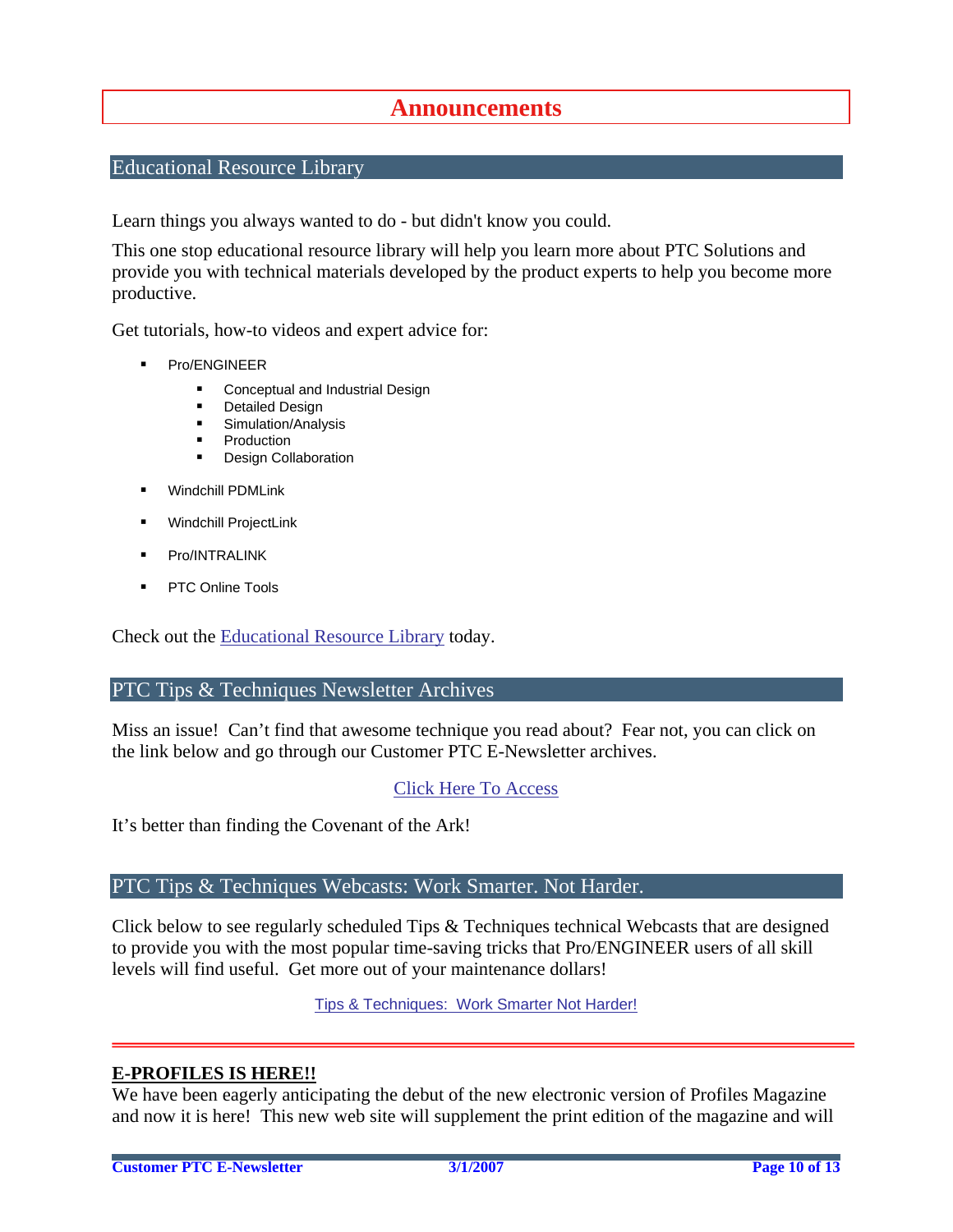provide new useful features not feasible with paper media. e-Profiles will provide you with 24x7, worldwide access to key information previously available exclusively in the print version. "Tips & Tricks," a popular feature pioneered by Pro/USER, has also moved to the web and will be expanded as the site matures.

Please take a few minutes to check out this new web site. We don't think you will be disappointed.

<http://profilesmagazine.com/>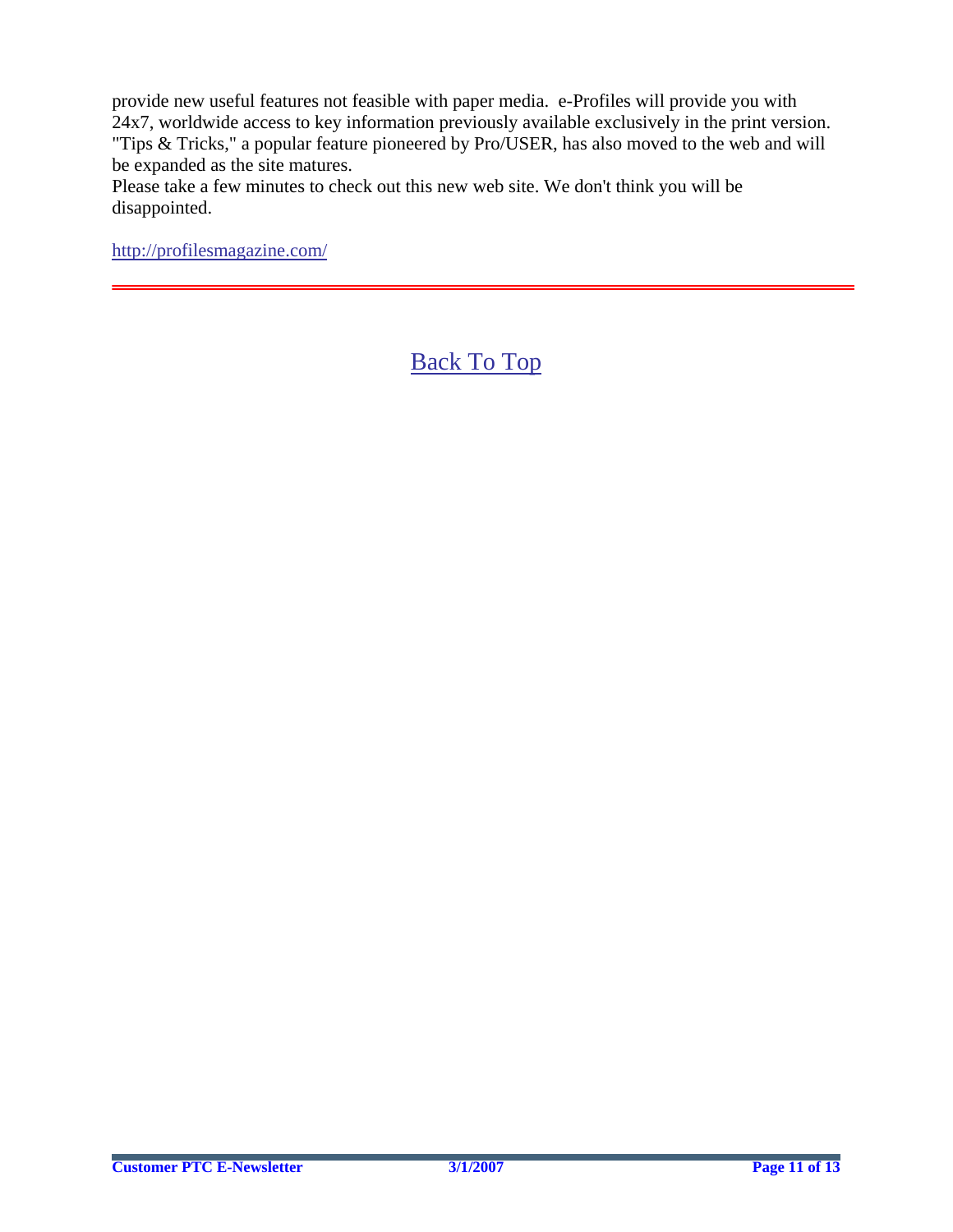## **Upcoming Events & Training Class Schedules**

<span id="page-11-0"></span>

| Upcoming, 2007   | Your local Pro/Engineer User Groups<br>http://www.ptcuser.org/rugs/                   |
|------------------|---------------------------------------------------------------------------------------|
| June 3 - 6, 2007 | Tampa, Florida<br><b>PTC/USER International Conference</b><br>http://www.ptcuser.org/ |

#### Events

Our seminars and conferences seek to provide you with relevant information regarding product development trends in your industry as well as innovative software learning experiences. Think of them as a constructive day off where you can share experiences and swap ideas with your peers.

If you can't manage to get away, we'll bring it to you. Check back often for regularly scheduled live webcast events.

#### [You're Invited to Attend…](http://www.ptc.com/company/news/events/index.htm)

Please visit the [PTC Education Services](http://www.ptc.com/services/edserv/) website for the latest training information including course descriptions, schedules, locations, and pricing.

• Attend a course at any PTC Center and receive a free copy of Pro/ENGINEER Wildfire Student Edition!

<http://www.ptc.com/services/edserv/index.htm>

#### Live Instructor-Lead Virtual PTC Training Courses

Virtual Classrooms provide interactive learning with a trained PTC instructor in convenient and manageable sessions that last approximately 4 hours over a series of days. It's easy to join a class right from your desk using a phone or voice-over IP technology.

Sessions are performed just like a traditional ILT (including interactive exercises where you and the instructor can work on lab exercises together) and feature some of our most popular ILT courses. These sessions cover the exact same material as the traditional ILT in-center courses. Also look for some of our most frequently requested mini-topics delivered in the same format that are only an hour - two hours in duration.

If you have any questions about these sessions or would like to see getting other courses, not on this list, on the schedule please feel free to contact me for more details. They are a great way to bring training to you without you having to worry about location or being out from work for long stretches.